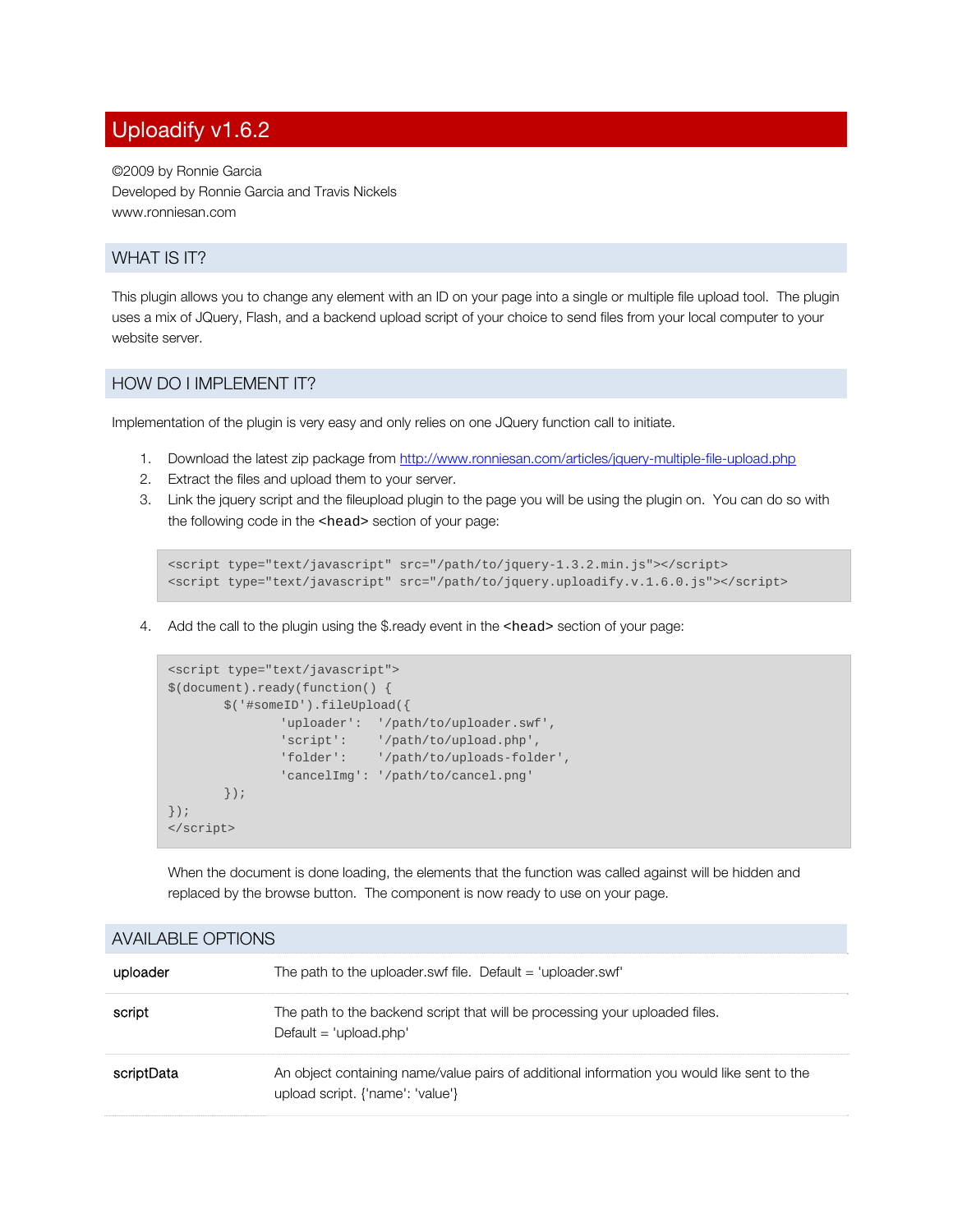| scriptAccess | The access mode for scripts in the flash file. If you are testing locally, set to 'always'.<br>Default = 'sameDomain'                                                                                                                                                                                                                                                                                                    |
|--------------|--------------------------------------------------------------------------------------------------------------------------------------------------------------------------------------------------------------------------------------------------------------------------------------------------------------------------------------------------------------------------------------------------------------------------|
| folder       | The path to the folder you would like to save the files to. Do not end the path with a '/'.                                                                                                                                                                                                                                                                                                                              |
| multi        | Set to true if you want to allow multiple file uploads.                                                                                                                                                                                                                                                                                                                                                                  |
| auto         | Set to true if you would like the files to be uploaded when they are selected.                                                                                                                                                                                                                                                                                                                                           |
| fileDesc     | The text that will appear in the file type drop down at the bottom of the browse dialog box.                                                                                                                                                                                                                                                                                                                             |
| fileExt      | A list of file extensions you would like to allow for upload. Format like "*.ext1;*. ext2;*.ext3'.                                                                                                                                                                                                                                                                                                                       |
| sizeLimit    | A number representing the limit in bytes for each upload.                                                                                                                                                                                                                                                                                                                                                                |
| buttonText   | The text you would like to appear on the default button. Default = 'BROWSE'                                                                                                                                                                                                                                                                                                                                              |
| buttonlmg    | The path to the image you will be using for the browse button.                                                                                                                                                                                                                                                                                                                                                           |
| rollover     | Set to true if you would like to activate rollover states for your browse button. To prepare<br>your browse button for rollover states, simple add the 'over' and 'press' states below the<br>normal state in a single file. See below for an example:<br><b>BROWSE</b><br><b>BROWSE</b><br><b>BROWSE</b><br>*Mouseover events are inconsistent in Flash 9 so you may see a short lag when using the<br>rollover option. |
| width        | The width of the button image / flash file. Default = $110$                                                                                                                                                                                                                                                                                                                                                              |
| height       | The height of the button image / flash file. If rollover is set to true, this should be 1/3 the<br>height of the actual file. Default = $30$                                                                                                                                                                                                                                                                             |
| wmode        | Set to transparent to make the background of the flash file transparent. If set to transparent,<br>the flash file will be at the top-most layer of the page. By omitting the buttonlmg option and<br>setting wmode to transparent, the entire flash file will be transparent, allowing you layer<br>content below it or style the button using CSS. Default = 'opaque'                                                   |
| cancellmg    | The path to the default cancel image. Default = 'cancel.png'                                                                                                                                                                                                                                                                                                                                                             |
| displayData  | Setting to 'percentage' will display the percentage complete next to the file name. Setting to<br>'speed' will show the current upload speed. Omit this option to not show anything.                                                                                                                                                                                                                                     |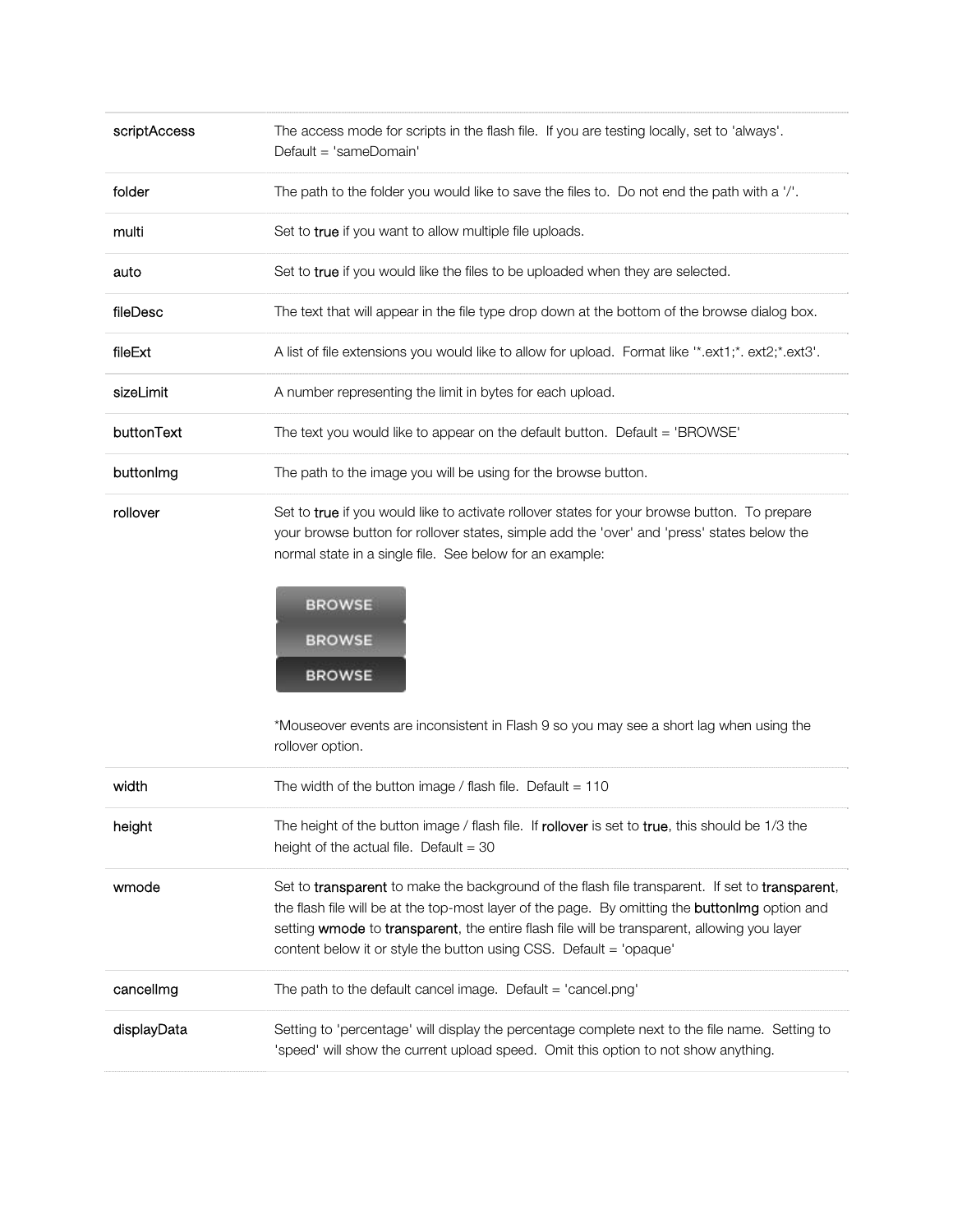| onlnit       | A function that triggers when the script is loaded. The default event handler hides the<br>targeted element on the page and replaces it with the flash file, then creates a queue<br>container after it. The default function will not trigger if the value of your custom function<br>returns false. For custom functions, you can access the html for the flash file using the<br>variable flashElement. |
|--------------|------------------------------------------------------------------------------------------------------------------------------------------------------------------------------------------------------------------------------------------------------------------------------------------------------------------------------------------------------------------------------------------------------------|
| onSelect     | A function that triggers for each element selected. The default event handler generates a 6<br>character random string as the unique identifier for the file item and creates a file queue item<br>for the file. The default event handler will not trigger if the value of your custom function<br>returns <b>false</b> .                                                                                 |
|              | Three arguments are passed to the function:                                                                                                                                                                                                                                                                                                                                                                |
|              | event: The event object.                                                                                                                                                                                                                                                                                                                                                                                   |
|              | queuelD: The unique identifier of the file that was selected.                                                                                                                                                                                                                                                                                                                                              |
|              | <b>fileObj:</b> An object containing details about the file that was selected.                                                                                                                                                                                                                                                                                                                             |
|              | $name - The name of the file$<br>$\bullet$                                                                                                                                                                                                                                                                                                                                                                 |
|              | $size - The size in bytes of the file$<br>$\bullet$                                                                                                                                                                                                                                                                                                                                                        |
|              | creationDate - The date the file was created<br>$\bullet$                                                                                                                                                                                                                                                                                                                                                  |
|              | <b>modificationDate</b> – The last date the file was modified<br>$\bullet$                                                                                                                                                                                                                                                                                                                                 |
|              | type - The file extension beginning with a '.'<br>$\bullet$                                                                                                                                                                                                                                                                                                                                                |
| onSelectOnce | A function that triggers once for each select operation. There is no default event handler.                                                                                                                                                                                                                                                                                                                |
|              | Two arguments are sent to the function:                                                                                                                                                                                                                                                                                                                                                                    |
|              | event: The event object.                                                                                                                                                                                                                                                                                                                                                                                   |
|              | <b>data:</b> An object containing details about the select operation.                                                                                                                                                                                                                                                                                                                                      |
|              | fileCount - The total number of files in the queue<br>$\bullet$                                                                                                                                                                                                                                                                                                                                            |
|              | filesSelected - The number of files selected in the select operation<br>$\bullet$                                                                                                                                                                                                                                                                                                                          |
|              | filesReplaced - The number of files that were replaced in the queue                                                                                                                                                                                                                                                                                                                                        |
|              | allBytesTotal - The total number of bytes for all files in the queue<br>٠                                                                                                                                                                                                                                                                                                                                  |
|              |                                                                                                                                                                                                                                                                                                                                                                                                            |
| onCancel     | A function that triggers when a file upload is cancelled or removed from the queue. The                                                                                                                                                                                                                                                                                                                    |
|              | default event handler removes the file from the upload queue. The default event handler will                                                                                                                                                                                                                                                                                                               |
|              | not trigger if the value of your custom function returns false.                                                                                                                                                                                                                                                                                                                                            |
|              | Four arguments are sent to the function:                                                                                                                                                                                                                                                                                                                                                                   |
|              | event: The event object.                                                                                                                                                                                                                                                                                                                                                                                   |
|              | queuelD: The unique identifier of the file that was cancelled.                                                                                                                                                                                                                                                                                                                                             |
|              | <b>fileObj:</b> An object containing details about the file that was selected.                                                                                                                                                                                                                                                                                                                             |
|              | $name - The name of the file$                                                                                                                                                                                                                                                                                                                                                                              |
|              | $size - The size in bytes of the file$<br>$\bullet$                                                                                                                                                                                                                                                                                                                                                        |
|              | creationDate - The date the file was created<br>$\bullet$                                                                                                                                                                                                                                                                                                                                                  |
|              | <b>modificationDate</b> – The last date the file was modified<br>$\bullet$                                                                                                                                                                                                                                                                                                                                 |
|              | type - The file extension beginning with a '.'                                                                                                                                                                                                                                                                                                                                                             |
|              | data: Details about the file queue.                                                                                                                                                                                                                                                                                                                                                                        |
|              | fileCount - The total number of files left in the queue                                                                                                                                                                                                                                                                                                                                                    |
|              | allBytesTotal - The total number of bytes left for all files in the queue                                                                                                                                                                                                                                                                                                                                  |
|              |                                                                                                                                                                                                                                                                                                                                                                                                            |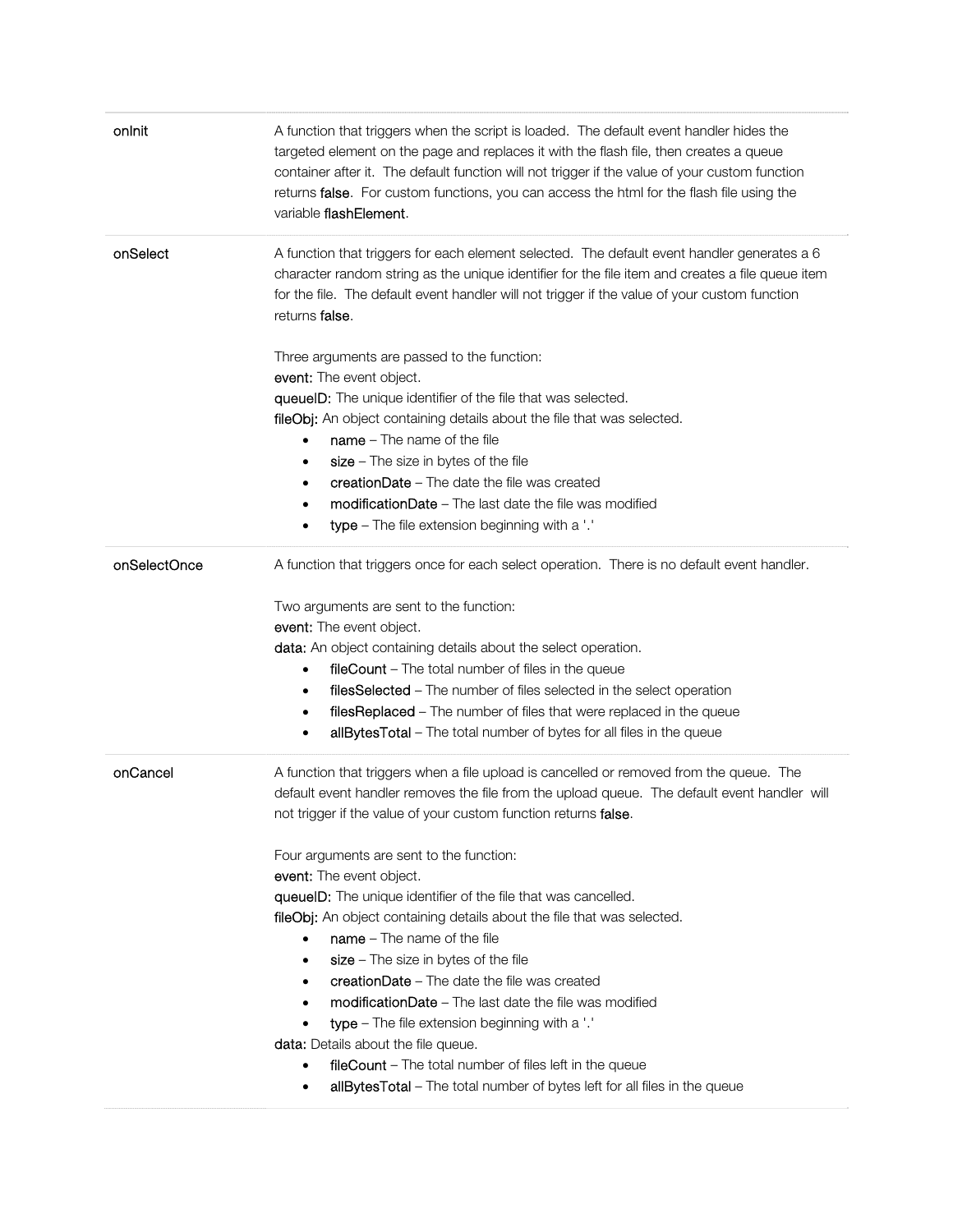| onClearQueue | A function that triggers when the fileUploadClearQueue function is called. The default event<br>handler removes all queue items from the upload queue. The default event handler will not<br>trigger if the value of your custom function returns false. |
|--------------|----------------------------------------------------------------------------------------------------------------------------------------------------------------------------------------------------------------------------------------------------------|
|              | Two arguments are sent to the function:                                                                                                                                                                                                                  |
|              | event: The event object.                                                                                                                                                                                                                                 |
|              | <b>data:</b> An object containing details about the file queue.                                                                                                                                                                                          |
|              | fileCount - The number of files remaining in the upload queue<br>$\bullet$                                                                                                                                                                               |
|              | allBytesTotal - The number of bytes remaining in the upload queue<br>$\bullet$                                                                                                                                                                           |
| onError      | A function that triggers when an error occurs during the upload process. The default event<br>handler attaches an error message to the queue item returning the error and changes it's<br>queue item container to red.                                   |
|              | Four arguments are sent to the function:                                                                                                                                                                                                                 |
|              | event: The event object.                                                                                                                                                                                                                                 |
|              | queuelD: The unique identifier of the file that was cancelled.                                                                                                                                                                                           |
|              | fileObj: An object containing details about the file that was selected.                                                                                                                                                                                  |
|              | $name - The name of the file$<br>$\bullet$                                                                                                                                                                                                               |
|              | $size - The size in bytes of the file$<br>$\bullet$                                                                                                                                                                                                      |
|              | creationDate - The date the file was created<br>٠                                                                                                                                                                                                        |
|              | <b>modificationDate</b> – The last date the file was modified<br>$\bullet$                                                                                                                                                                               |
|              | type - The file extension beginning with a '.'                                                                                                                                                                                                           |
|              | errorObj: An object containing details about the error returned.                                                                                                                                                                                         |
|              | type - Either 'HTTP', 'IO', or 'Security'<br>$\bullet$                                                                                                                                                                                                   |
|              | status - (For HTTP only) The HTTP status that was returned<br>٠                                                                                                                                                                                          |
|              | <b>text</b> – (For IO or Security only) An error message describing the type of error<br>٠<br>returned                                                                                                                                                   |
| onProgress   | A function that fires each time the progress of a file upload changes. The default function<br>updates the progress bar in the file queue item. The default function will not trigger if the<br>value of your custom function returns false.             |
|              | Four arguments are sent to function:                                                                                                                                                                                                                     |
|              | event: The event object.                                                                                                                                                                                                                                 |
|              | queuelD: The unique identifier of the file that was cancelled.                                                                                                                                                                                           |
|              | <b>fileObj:</b> An object containing details about the file that was selected.                                                                                                                                                                           |
|              | $name - The name of the file$<br>$\bullet$                                                                                                                                                                                                               |
|              | $size - The size in bytes of the file$<br>٠                                                                                                                                                                                                              |
|              | creationDate - The date the file was created<br>٠                                                                                                                                                                                                        |
|              | <b>modificationDate</b> – The last date the file was modified                                                                                                                                                                                            |
|              | <b>type</b> – The file extension beginning with a '.'                                                                                                                                                                                                    |
|              | data: An object containing details about the upload and queue.                                                                                                                                                                                           |
|              | percentage - The current percentage completed for the upload<br>٠                                                                                                                                                                                        |
|              | <b>bytesLoaded</b> - The current amount of bytes uploaded<br>٠                                                                                                                                                                                           |
|              | allBytesLoaded - The current amount of bytes loaded for all files in the queue<br>٠                                                                                                                                                                      |
|              | speed - The current upload speed in KB/s<br>٠                                                                                                                                                                                                            |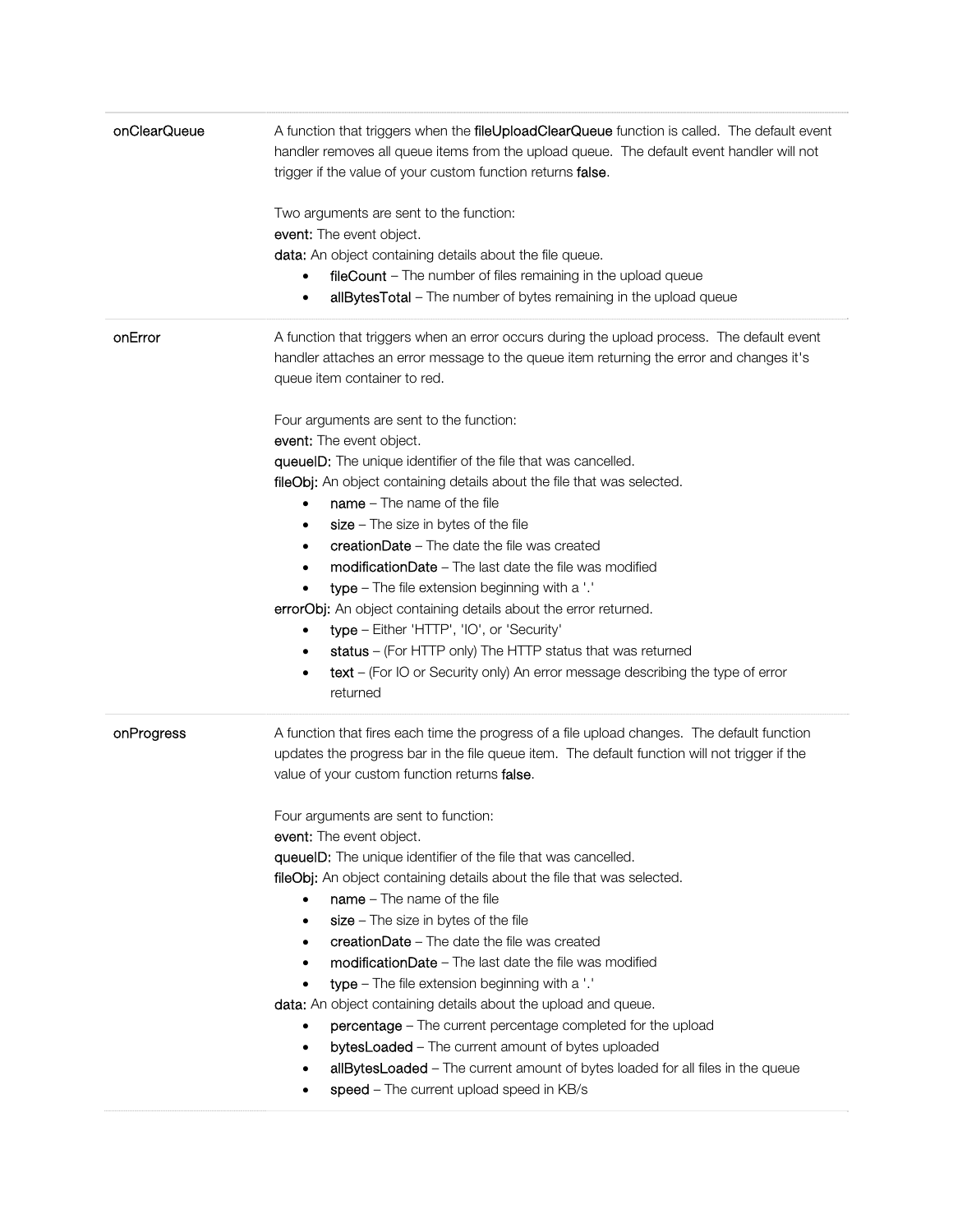| onComplete    | A function that triggers when a file upload has completed. The default function removes the<br>file queue item from the upload queue. The default function will not trigger if the value of your<br>custom function returns false.                                                                                                                                                                                                                                                                                                                                                                                                                                                                                                                                                                                                                          |
|---------------|-------------------------------------------------------------------------------------------------------------------------------------------------------------------------------------------------------------------------------------------------------------------------------------------------------------------------------------------------------------------------------------------------------------------------------------------------------------------------------------------------------------------------------------------------------------------------------------------------------------------------------------------------------------------------------------------------------------------------------------------------------------------------------------------------------------------------------------------------------------|
|               | Four arguments are sent to the function:<br>event: The event object.<br>queuelD: The unique identifier of the file that was cancelled.<br>fileObj: An object containing details about the file that was selected.<br>$name - The name of the file$<br><b>filepath</b> – The path on the server to the uploaded file<br>$\bullet$<br>$size - The size in bytes of the file$<br>$\bullet$<br><b>creationDate</b> – The date the file was created<br>$\bullet$<br><b>modificationDate</b> – The last date the file was modified<br>$\bullet$<br>type - The file extension beginning with a '.'<br>$\bullet$<br>response: The data sent back from the server.<br><b>data:</b> Details about the file queue.<br><b>fileCount</b> – The total number of files left in the queue<br>$\bullet$<br>speed – The average speed of the file upload in KB/s<br>$\bullet$ |
| onAllComplete | A function that triggers when all file uploads have completed. There is no default event<br>handler.<br>Two arguments are sent to the function:<br>event: The event object.<br><b>data:</b> An object containing details about the upload process.<br>filesUploaded - The total number of files uploaded<br>$\bullet$<br>errors - The total number of errors while uploading<br>٠<br>allbytesLoaded - The total number of bytes uploaded<br>٠<br>speed - The average speed of all uploaded files                                                                                                                                                                                                                                                                                                                                                            |